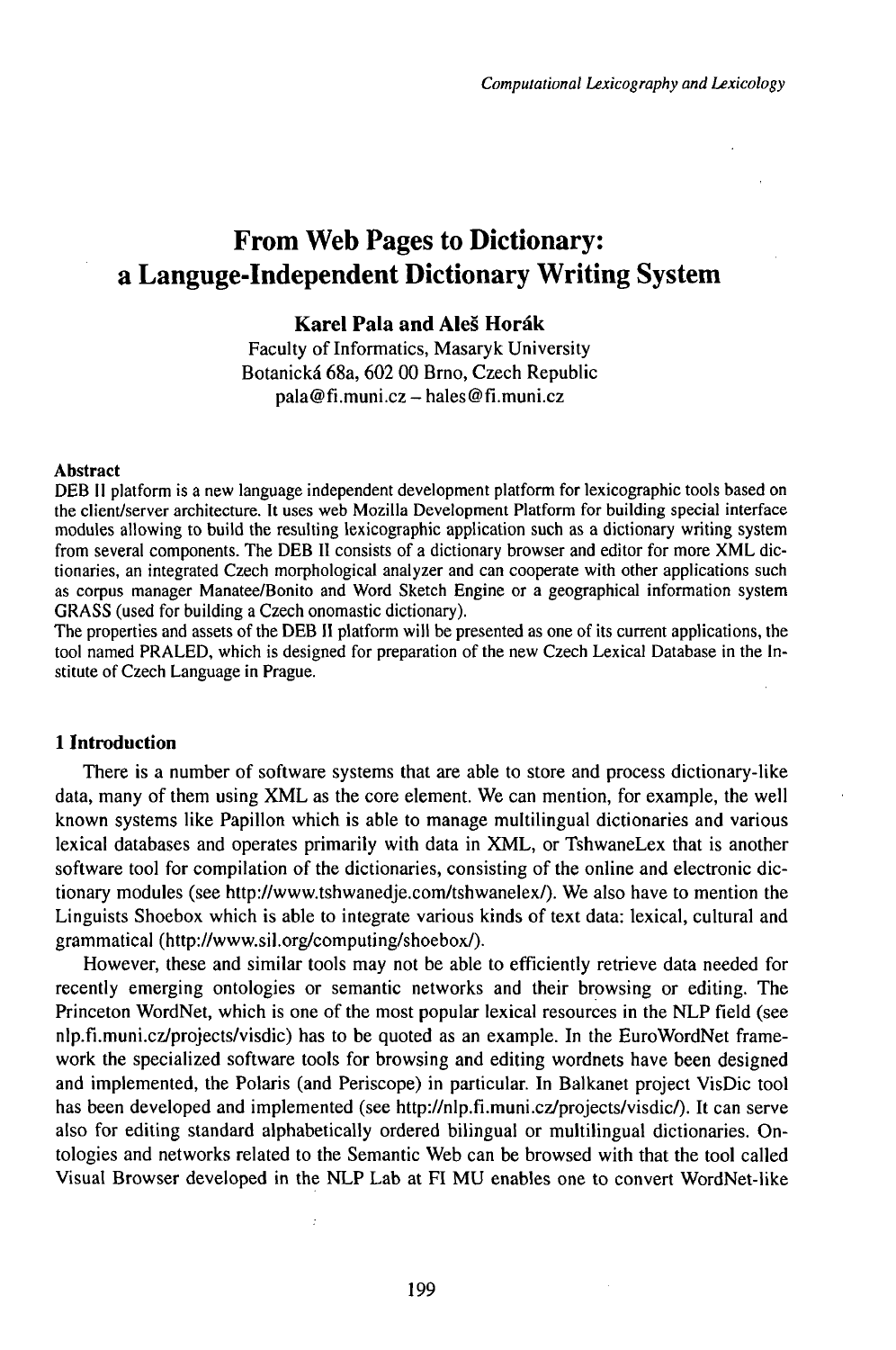databases into the RDF notation and to visualize quite complicated semantic relations between the objects which ontologies consist of.

The main motivation for building DEB2 platform has been a need to prepare new software tools that are going to be used during the creation of the new Czech lexical database at the Institute of Czech Language, Czech Academy of Science in Prague. In this paper we are going present the structure of the DEB2 platform and show its functionality that is being developed in close cooperation with lexicographers from the mentioned Institute.

## **<sup>2</sup> The Structure of the DEB • Platform**

The acronym DEB2 (Dictionary Editor and Browser) denotes a platform for building dictionary writing applications. It is based on the architecture client/server, thus the application falls into two parts (see the schema on Fig. 1). The server includes the majority of the required functions, the client part, on the other hand, serves as a user graphical interface which transfers user's requirements to the server, which returns the demanded data.



Figure <sup>1</sup> The schema of the DEB <sup>H</sup> platform

## *2.1 Server*

Server part consists of the smaller components called servlets. They can be shared between different servers and in this way exploit repeatedly already existing functions. All the data are stored in the Berkeley DB XML database using format XML. Presently we use the following servlets:

• general servlet for processing the documents - it reads and stores data from and to the XML database, allows to ask various queries and searches the required data. It supports the XSLT transformations which enable to change appropriately the appearance of the output data.

• SQL servlet – yields the interface for the communication with the relational database such as PostgreSQL,

• GRASS servlet – works with the geographical information system GRASS, which is used for generating maps in the course of creating Czech onomastic dictionary,

• other servlets suitable for individual applications.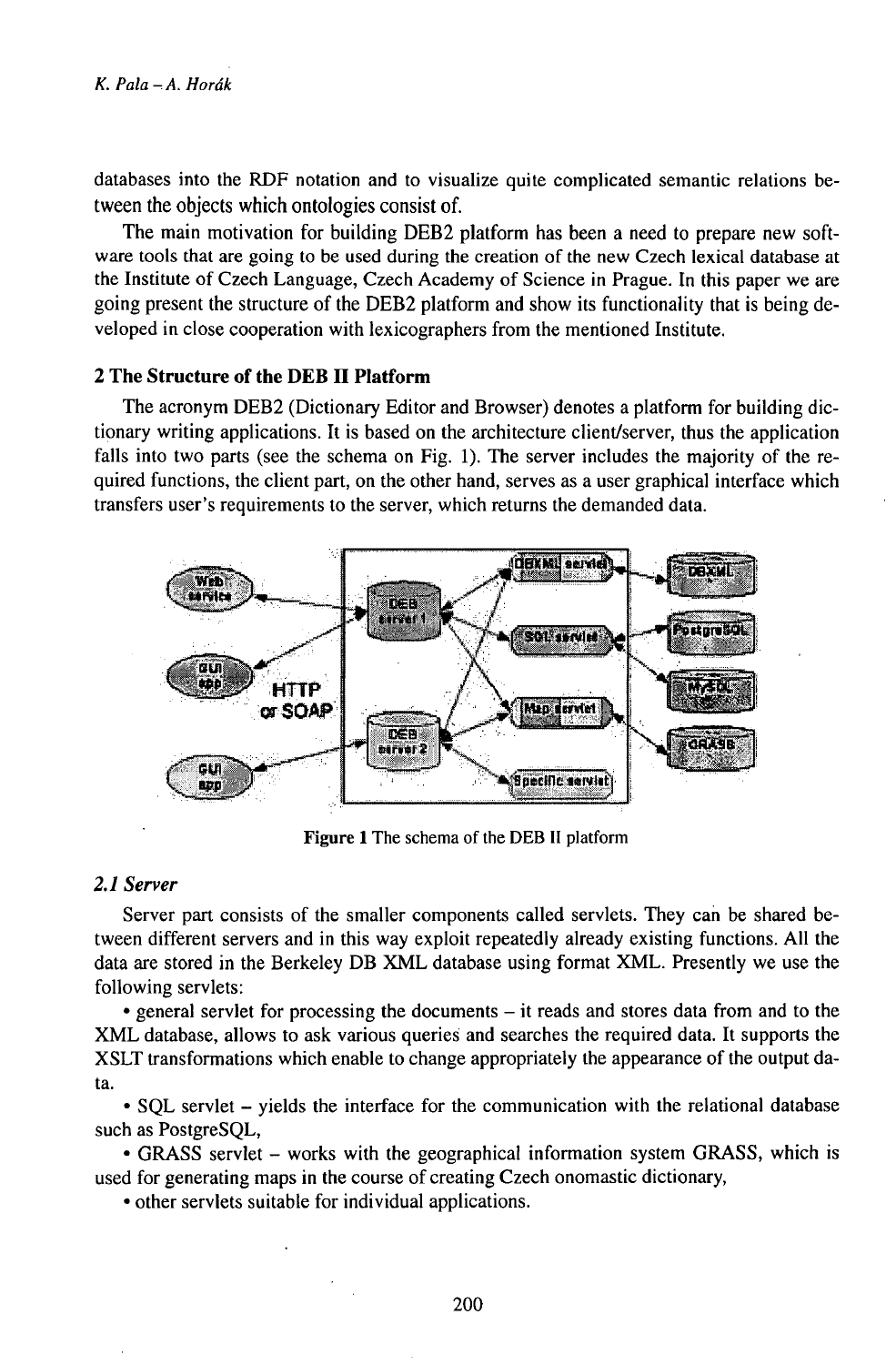### *2.2 Client*

The clients communicate with servlets using HTTP requests in a manner similar to recently popular concept in web development called AJAX (Asynchronous JavaScript and XML) with the usage of the SOAP protocol. The data are transported (using plain HTTP) in RDF, generic XML or plain-text formats or they are marshaled using SOAP. We have decided to exploit the Mozilla Development Platform for its flexibility and openness. It offers the complete kit of tools for the development of graphical applications. The main role here is played by the web browser Firefox or e-mail client Thunderbird.

Mozilla Platform belongs to a open source software and it works under all main operation systems, i.e. under Windows, Linux and Mac OS X (also under others).

Server and client communicate through the protocol HTTP which is used as web standard. More complex requirements can be transferred by means of the SOAP protocol. In our case, the client works as a web page. This is a new and important feature that makes the whole tool extremely flexible and appropriate for team cooperation ensuring the unified structure of the data. Server also allows to manipulate with the access rights to the data according to the needs of the particular project.

# **3 Current Tools within the DEB II Platform**

#### *3.1 DebDict Dictionary Browser*

One of the clients on the DEB2 platform is a dictionary and lexical databases named DebDict designed for all the users who need to work with the various versions of Machine Readable Dictionaries to obtain the necessary lexical information. DebDict allows to work with any number of the electronic dictionaries without modifying them. The queries can be quite complex.

#### *3.2 DEBVisDic - Browser and Editor of WordNet-like Lexical Databases*

DEBVisDic is a new version of the successful wordnet semantic network editor and browser VisDic mentioned above. It can capture all the relevant semantic relations such as synonymy, near synonymy, hypero/hyponymy, antonymy, meronymy, holonymy as well as others if there is a need. With it the projection between the individual wordnets is easily possible giving as a result multilingual wordnet database exploiting an Interlingual Index (ILI, as it was done for 8 EuroWordNet and 6 Balkanet languages).

### **4 The PRALED Lexicographic Station**

It is designed for the development of the Czech Lexical Database (CLD) and it serves as a main tool in preparation of the new comprehensive and exhaustive database of lexicographic information for Czech language. The user's part ofthe PRALED tool is presently under the development in the Institute of Czech Language (ICL), Czech Academy of Sciences, Prague. The presented demo will concentrate on showing PRALED's present functionality mostly designed by the lexicographers from ICL.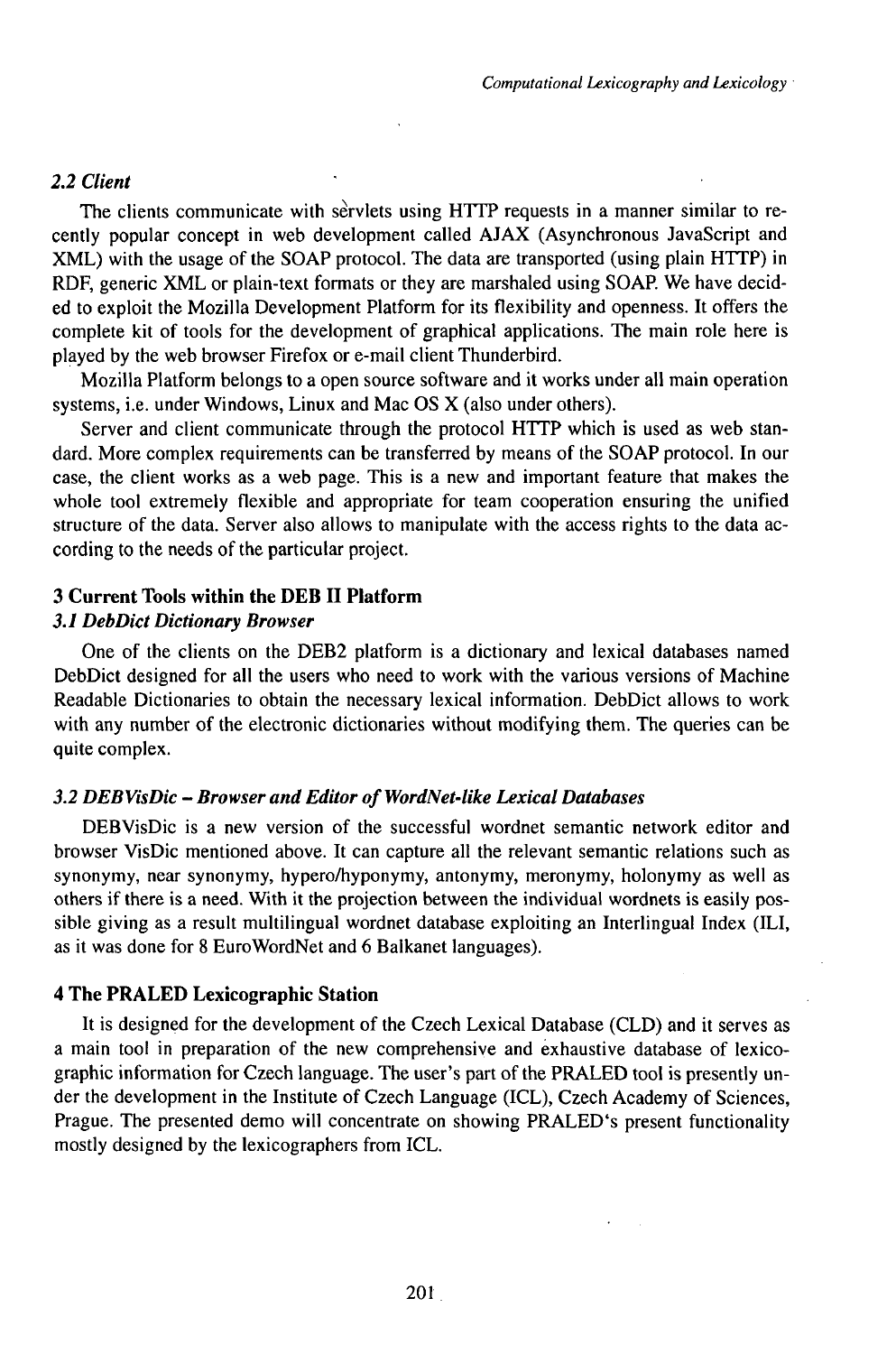## *4.1 The PRALED Tool Functionality*

**PRALED** offers users the following functions:

• queries to several XML dictionaries (of different underlying structures), particularly to all relevant Czech dictionaries, i.e. SSJC, SSC, SCS, SCFI, DIDEROT (see the References),

• editing existing or writing new dictionary entries. A lexicographer can use a forms which defines the structure of the entry and fill in all relevant fields (see Fig. 2) which presently are:

- orthoepy (spelling)

- morphological properties (POS, the respective grammatical categories

- description of the meaning (entry definition)
- word formation nest (subnet) •
- syntactic properties (most often valencies)
- stylistic, domain and regional features
- semantic relations to other entries (cross-references)
- etymological information
- -integration with Czech morphological analyzer
- connection to an external website (Google, Answers.com)
- remarks and additional comments

- integration with the corpus manager Bonito2 and Word Sketch Engine, see Kilgarriff, Rychly, Smrz, Tugwell (2004), which allows a lexicographer to obtain the sorted individual contexts including frequencies and statistical distribution parameters (salience).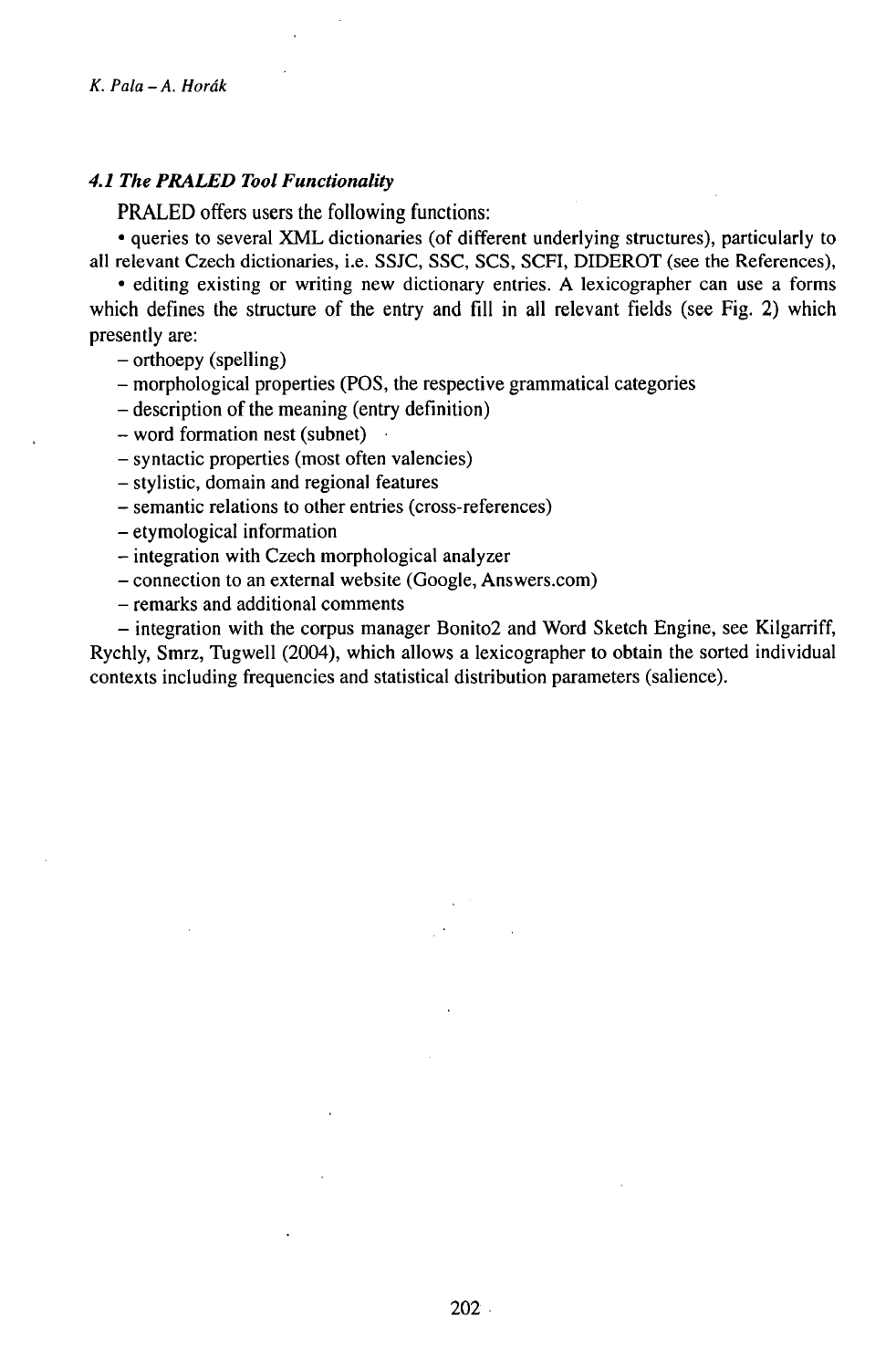|                            | <b>Fiber</b>                          | dktionary - SSJC                                                                                                                                             | Search<br>₩                      |
|----------------------------|---------------------------------------|--------------------------------------------------------------------------------------------------------------------------------------------------------------|----------------------------------|
| Headword                   | Definition                            | Author                                                                                                                                                       | B                                |
| centimetr<br>cerar         |                                       | 1. setra metru, 2: (krejčovska) mira s 1. setra 1. setra 1. setra 1. setra 1. setra 1. setra 1. setra 1. setra<br>1: misto ve středu útoku; 2: přihrání ml., |                                  |
| contralizmus               | 深思                                    | <b>The Second Hashbord canting to "The State</b>                                                                                                             |                                  |
| centralizovat<br>centrista | Add sense Headword Sense 1 Sense 2    |                                                                                                                                                              |                                  |
| centri-                    |                                       |                                                                                                                                                              | Grammatical Inform               |
| centroval<br>centrum       | Meaning explication<br>Serise mimber  |                                                                                                                                                              | Part of speech                   |
| centrála                   | ી !                                   |                                                                                                                                                              |                                  |
| centrălni<br>cergogr -     | Mearing explication section metry     |                                                                                                                                                              | Grammatical gende                |
| cenzura                    |                                       |                                                                                                                                                              | Grammatical case                 |
| ceraurovat                 | Encyclop, note                        |                                                                                                                                                              | Number                           |
| ceník<br>cep               |                                       |                                                                                                                                                              | Patterres                        |
| <b>Cepoval</b>             | Explic, note                          |                                                                                                                                                              | <b>Note</b>                      |
| cepin :<br>ceremonie       |                                       |                                                                                                                                                              |                                  |
|                            | Communicational pragmatic information |                                                                                                                                                              |                                  |
|                            | Terrental attribution                 | Temporal attribution                                                                                                                                         | Domairs                          |
|                            | jihamoravský.                         |                                                                                                                                                              |                                  |
|                            | Jihočeský                             |                                                                                                                                                              | cestovní ruch<br>adonoma isocia: |

Figure 2. The PRALED user interface

# **5 Conclusions**

With creation of the DEB2 platform and the individual clients PRALED, DebDict or DE-BVisDic lexicographers obtain new tools, which can offer rapid development of necessary lexical resources, i.e. the Czech Lexical Database in particular and a new dictionary of Czech later. There have been no lexicographic station tools available for Czech users so far. Of course, lexicographic stations for foreign languages are available, however, they are not either expensive or in case of open source systems, there are problems with necessary and often complicated modification according to the users' need. Our final aim is to equip the DEB2 platform with enough versatility for all needs, and to make it easily portable to different system installations.

# **Acknowledgments**

This work has been partly supported by the Academy of Sciences of Czech Republic under the projects T100300414 and T100300419, and by the Ministry of Education of CR with